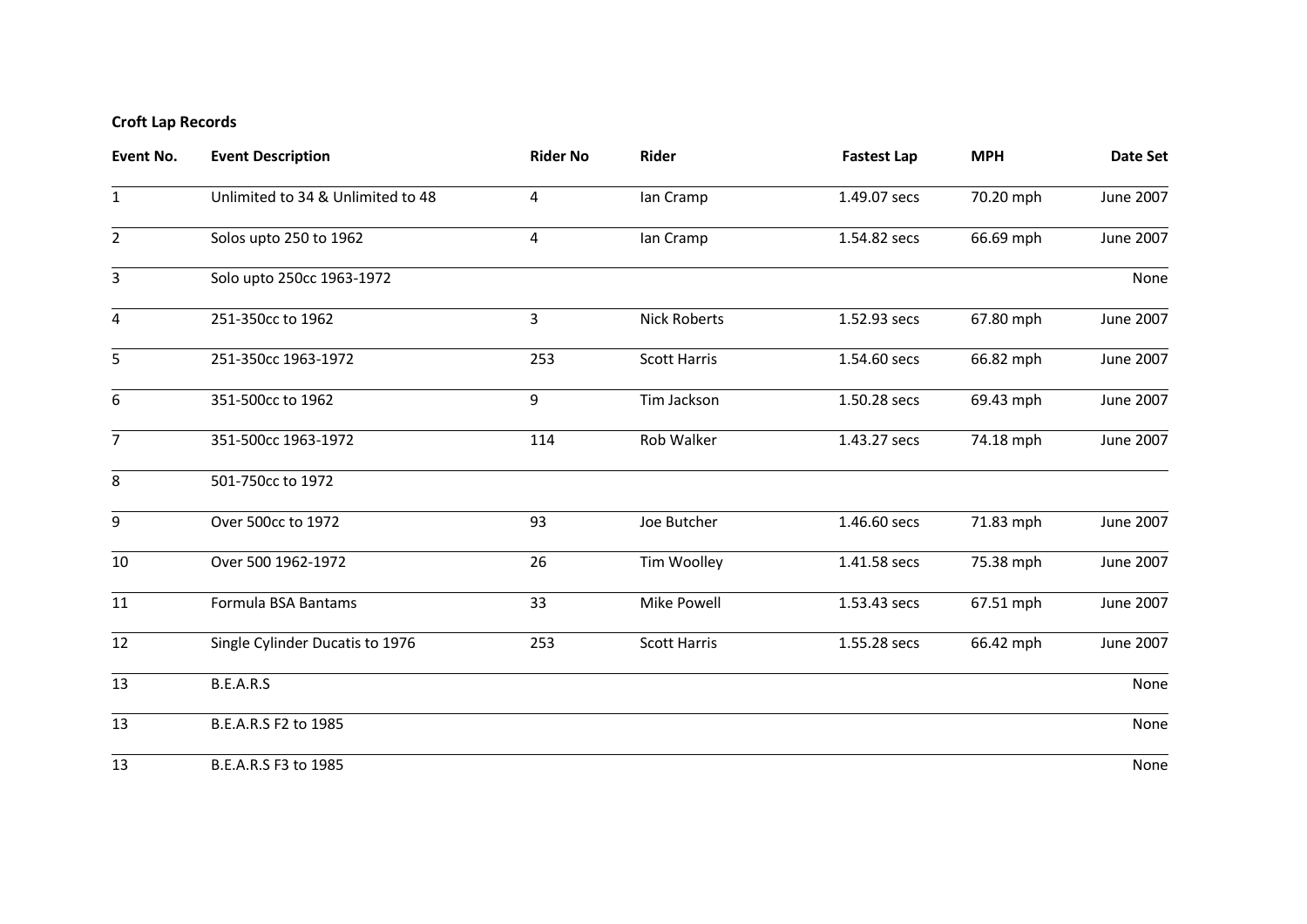## Japanese Air Cooled Solos upto 500cc to 1983

| 15 | Sidecar Outfits Unlimited to 1958          | 31             | Nick Weston/Billy Weston     | 2.02.01 secs | 63.28 mph | June 2007        |
|----|--------------------------------------------|----------------|------------------------------|--------------|-----------|------------------|
|    | Sidecar Based Three-wheelers upto 750cc to |                |                              |              |           |                  |
| 16 | 1972                                       | 42             | Steve Stevenson/Bedford      | 1.59.62 secs | 64.01 mph | June 2007        |
| 17 | B3, Cyclecars & Morgans Unlimited to 1972  | 34             | <b>Bill Tuer/Maggie Tuer</b> | 1.50.38 secs | 69.37 mph | June 2007        |
| 18 | B.E.A.R.S Sidecars to 1986                 |                |                              |              |           |                  |
| 19 | <b>Geared Scooters</b>                     |                |                              |              |           | None             |
| 20 | Scooter Zips                               |                |                              |              |           | None             |
| 21 | <b>Novices</b>                             |                |                              |              |           | None             |
| 50 | Over 50s Solos                             | 259            | Simon Bartlett               | 1.42.54 secs | 73.95 mph | June 2007        |
| 53 | Over 50s Charioteers                       |                |                              |              |           | None             |
|    | <b>BSA/Velo Challenge</b>                  | 77             | <b>Cliff Ransley</b>         | 2.07.62 secs | 60.00 mph | June 2007        |
|    | Solo C of C                                | $\overline{2}$ | lan Bain                     | 2.05.38 secs | 61.07 mph | <b>June 2007</b> |
|    | Sidecar C of C                             | 34             | <b>Bill Tuer/Maggie Tuer</b> | 2.01.93 secs | 62.80 mph | <b>June 2007</b> |
|    | Morgan TWMC                                | 46             | Greg Bibby/Paula Heaney      | 1.54.27 secs | 67.01 mph | June 2007        |
|    | Velocettes                                 | 114            | Rob Walker                   | 1.39.61 secs | 76.87 mph | June 2007        |
| 30 | <b>R.Powell Memorial</b>                   |                |                              |              |           | None             |